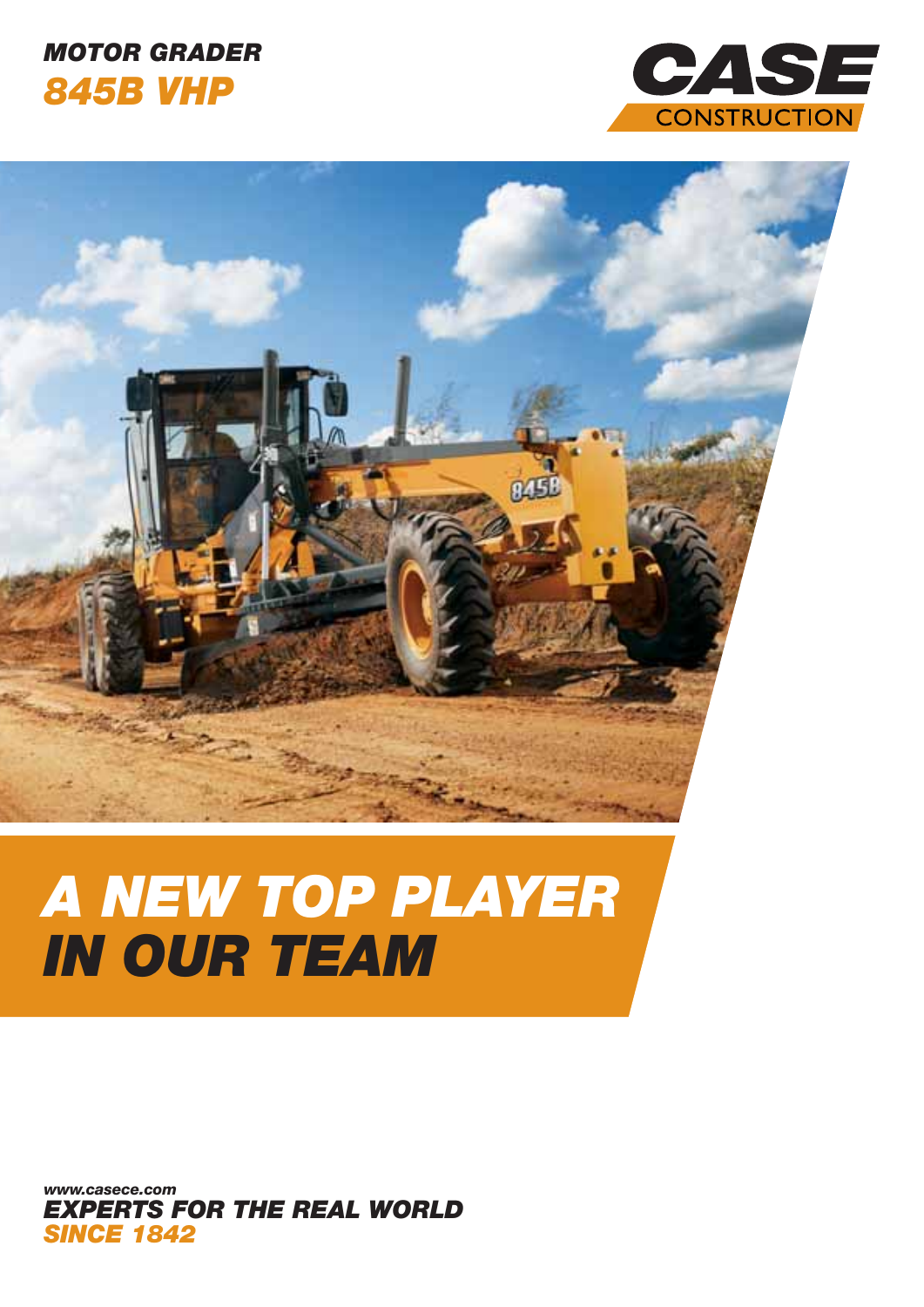## MOTOR GRADER 845B VHP

#### ENGINE

|                                                                             | <b>FPT</b><br>F4HE9684L                                        |
|-----------------------------------------------------------------------------|----------------------------------------------------------------|
| Type ____________________ Electronic Common Rail fuel System, Water Cooled, |                                                                |
|                                                                             | 4 Cycle, Direct Injection, Turbocharged and Charge Air Cooled. |
|                                                                             | (EPA TIER 3 certified.)                                        |
| Cylinders 6, in line                                                        |                                                                |
|                                                                             |                                                                |
|                                                                             |                                                                |
| Horsepower at 2.200 rpm                                                     |                                                                |
| Gross (SAE J1995 Gross)                                                     |                                                                |
|                                                                             | 150 hp (112 kW)*1                                              |
|                                                                             | 173 hp (129kW)*2                                               |
|                                                                             |                                                                |
|                                                                             |                                                                |
|                                                                             | 163 hp (119kW)*2                                               |
| Maximum torque at 1.500 rpm                                                 |                                                                |
| Gross (SAE J1995 Gross)                                                     |                                                                |
|                                                                             | 659 Nm*1                                                       |
|                                                                             | 758 Nm*2                                                       |
| <b>Net (SAE J1349)</b>                                                      |                                                                |
|                                                                             | 591 Nm*1                                                       |
|                                                                             | 678 Nm*2                                                       |

#### **POWERTRAIN** Rear axle

| Rear axie                                                                                                                                                                                                                      |                                                                                                          |
|--------------------------------------------------------------------------------------------------------------------------------------------------------------------------------------------------------------------------------|----------------------------------------------------------------------------------------------------------|
|                                                                                                                                                                                                                                | 380 mm                                                                                                   |
|                                                                                                                                                                                                                                |                                                                                                          |
|                                                                                                                                                                                                                                |                                                                                                          |
|                                                                                                                                                                                                                                | - 5                                                                                                      |
| <b>Tandem</b>                                                                                                                                                                                                                  |                                                                                                          |
|                                                                                                                                                                                                                                |                                                                                                          |
|                                                                                                                                                                                                                                |                                                                                                          |
|                                                                                                                                                                                                                                |                                                                                                          |
|                                                                                                                                                                                                                                | Thickness of the internal and external side wall <b>the state of the internal and external side wall</b> |
| <b>Front axle</b>                                                                                                                                                                                                              |                                                                                                          |
|                                                                                                                                                                                                                                | High-resistance welded steel                                                                             |
|                                                                                                                                                                                                                                |                                                                                                          |
|                                                                                                                                                                                                                                | 15,3º in each direction                                                                                  |
|                                                                                                                                                                                                                                | 580 mm                                                                                                   |
|                                                                                                                                                                                                                                |                                                                                                          |
| Rims and the contract of the contract of the contract of the contract of the contract of the contract of the contract of the contract of the contract of the contract of the contract of the contract of the contract of the c | 9" (single piece)                                                                                        |
| * SAE J150 3450 (brake performance)                                                                                                                                                                                            |                                                                                                          |

HYDRAULIC SYSTEM

| Type                           | Closed center, load sensing       |
|--------------------------------|-----------------------------------|
| Hydraulic pump                 | Axial piston pump, variable flow, |
|                                | fitted with load sensing system   |
| Rated flow                     | 186 I/min (49 gpm) at 2.200 rpm   |
| Control valve                  | 9 sections                        |
| Quick couplers for diagnostics | 8                                 |

#### **TRANSMISSION**

| <b>Brand</b><br>Model<br><b>Type</b><br>Powershift, electronic shift change control, automatic, and without inching<br>pedal, for progressive advancing |         | ΖF<br>ZF TC LOCK UP 6WG - 160<br>Torque converter lockup (also functions as Direct Drive) |
|---------------------------------------------------------------------------------------------------------------------------------------------------------|---------|-------------------------------------------------------------------------------------------|
| Gears                                                                                                                                                   |         | 6 forward / 3 reverse                                                                     |
| Self-diagnostic system                                                                                                                                  |         | On board                                                                                  |
| Speeds - km/h                                                                                                                                           | Forward | Reverse                                                                                   |
| 1st                                                                                                                                                     | 4,4     | 4,6                                                                                       |
| 2 <sub>nd</sub>                                                                                                                                         | 6,8     | 11,0                                                                                      |
| 3rd                                                                                                                                                     | 10,5    | 25.7                                                                                      |
| 4 <sup>th</sup>                                                                                                                                         | 16,2    |                                                                                           |
| 5 <sup>th</sup>                                                                                                                                         | 24,4    |                                                                                           |
| 6 <sup>th</sup>                                                                                                                                         | 37,6    |                                                                                           |

#### ELECTRICAL SYSTEM

| Power                                            | 24 V                       |
|--------------------------------------------------|----------------------------|
| Alternator                                       | 80 A                       |
| Batteries                                        | 2x100 Ah - low maintenance |
| Lights                                           |                            |
| Front headlisght with direction indicators       | 2                          |
| Rear brake light and direction indicators ______ | 2                          |
| Rear work light on top of the cabin              | 2                          |
| Front work light on top of the cabin             | 2                          |
| Monitoring of electronic systems                 |                            |

#### STEERING

| <b>Type</b>                                 | Hydrostatic                                 |
|---------------------------------------------|---------------------------------------------|
| Steering wheel turns (lock to lock) _____   | 4.75                                        |
|                                             |                                             |
| Pressure release valve                      | $\frac{2.200 \text{ psi}}{151 \text{ bar}}$ |
| integrated with the priority steering valve |                                             |
|                                             |                                             |
|                                             | 50,8 mm                                     |
| Stroke                                      | 301 mm                                      |
| Rod diameter                                | $25,4 \text{ mm}$                           |
| Supplemental steering                       | Integrated                                  |
| SAE J53 e J1511                             |                                             |

Notes: \*1 Gears 1st, 2nd F e 1st,2nd R \*2 Gears 3rd, 4th, 5th, 6th F e 3rd R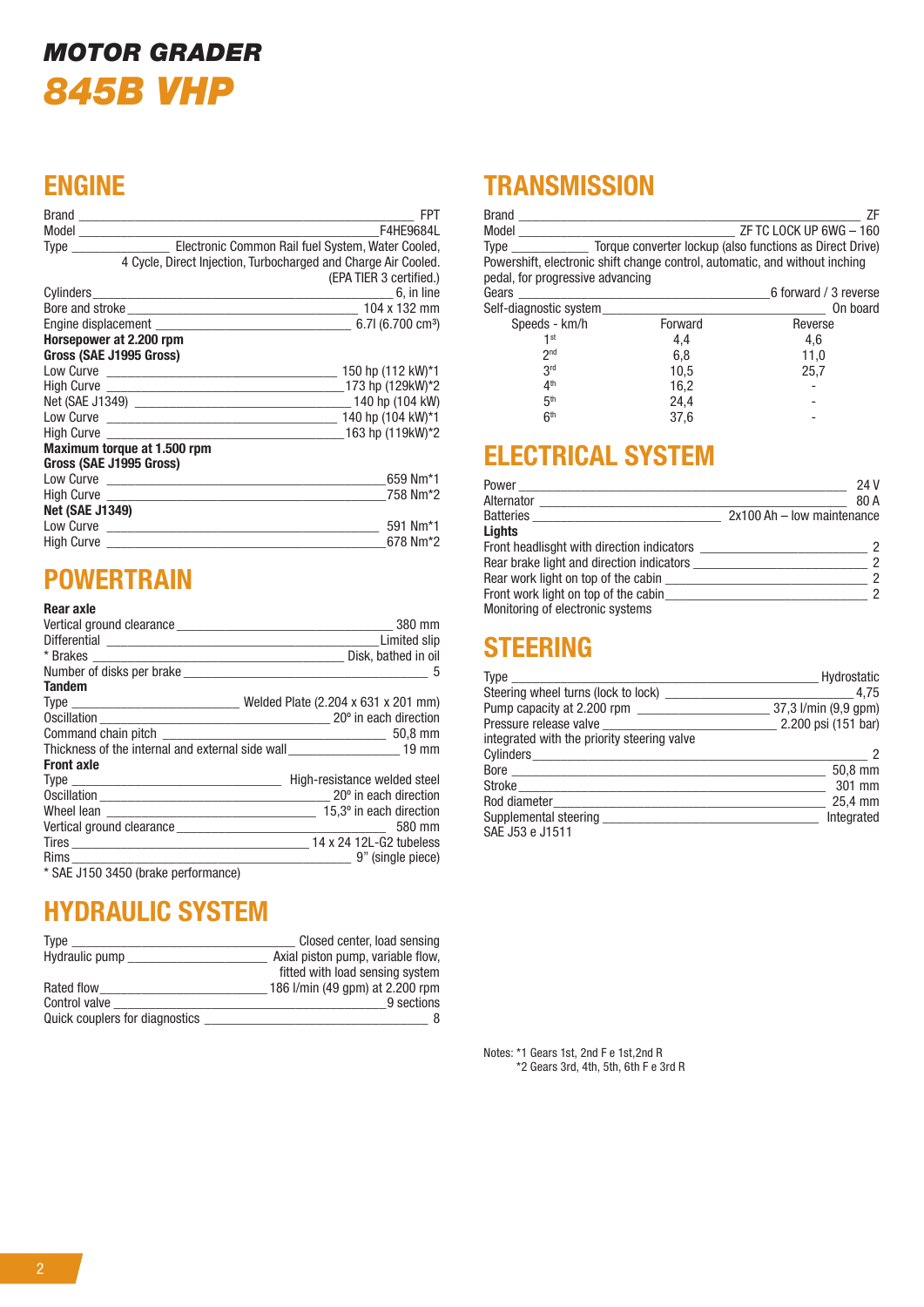## **SPECIFICATIONS**

#### **ARTICULATION**

| Type     | Hydraulically activated (with a lock system) |
|----------|----------------------------------------------|
| Angle    | 25° to the left/right                        |
| Controls | Hydraulic                                    |

#### **CAPACITIES**

|                              | 17,5              |
|------------------------------|-------------------|
|                              | 18.5 <sub>1</sub> |
|                              | 3411              |
|                              | $\frac{1}{25}$ 25 |
|                              | 26                |
|                              | 40                |
|                              | 90 I              |
|                              | 180               |
|                              | 2,81              |
| Tandem case (each) _________ | 60 I              |

#### **VARIOUS**

Front counterweight \_\_\_ Without any frontal attachment and with rear ripper<br>Saddle 5<br>bositions  $5$  positions

#### FRAME

| Type<br><u> 2000 - Jan Barnett, mars et al. (b. 1980)</u> | All-welded box       |
|-----------------------------------------------------------|----------------------|
| <b>Front section</b>                                      |                      |
| Size                                                      | 254 x 298 mm         |
|                                                           | $153.3 \text{ kg/m}$ |
| <b>Rear section</b>                                       |                      |
| Size                                                      | 121 x 299 mm         |
| Weight _                                                  | 78,3 kg/m            |

#### DRAWBAR

Type \_\_\_\_\_\_"A" frame weldedconstruction with center mounted turn motor Connection with the frame \_\_\_\_\_\_\_\_\_\_\_\_\_\_Shim adjustable spherical joint

#### **CIRCLE**

| <b>Type</b>                        | Welded construction   |
|------------------------------------|-----------------------|
|                                    |                       |
|                                    | $360^{\circ}$         |
|                                    | 1,2 rpm (7,2% second) |
|                                    | Hydraulic             |
|                                    | Motor reductor        |
|                                    | $0.25$ I/turn         |
|                                    | 94,6 l/min (25 gpm)   |
| $No$ of supports in phenolic resin |                       |

#### BLADE

|                                                                       | High-carbon steel<br>Involute curve |
|-----------------------------------------------------------------------|-------------------------------------|
|                                                                       |                                     |
|                                                                       |                                     |
|                                                                       |                                     |
|                                                                       | 2, interchangeable                  |
| <b>Blade pitch positions</b>                                          |                                     |
|                                                                       | $47^{\circ}$                        |
|                                                                       | $42^{\circ}$                        |
|                                                                       | $87^\circ$                          |
| <b>Blade side shift</b>                                               |                                     |
|                                                                       | 686 mm                              |
|                                                                       | 533 mm                              |
| Maximum bank-cutting angle (left and right) _________________________ | $90^{\circ}$                        |
| Ground penetration (max.)                                             | 711,2 mm                            |
|                                                                       | 444,5 mm                            |
|                                                                       | <b>Hydraulic type</b>               |

#### **SCARIFIER**

| Type                                | Front mounted             |
|-------------------------------------|---------------------------|
| Cutting width <b>Cutting</b>        | $1.168$ mm                |
| Teeth_____________                  | 5 (opcionally, 11)        |
| Spacing between teeth               | 229 mm (114 mm, optional) |
| Lift above ground <b>Example 20</b> | 527 mm                    |
| <b>Maximum Penetration</b>          | 318 mm                    |
| Weight                              | 570 kg                    |

#### REAR RIPPER

| Type                       | Parallelogram                  |
|----------------------------|--------------------------------|
| Cutting width              | 2.185 mm                       |
| Ripper teeth               | 5 small or 3 large $+$ 5 small |
| Lift above ground          |                                |
| Ripper teeth               | 505 mm                         |
| <b>Maximum penetration</b> |                                |
| Ripper teeth               | 350 mm                         |
| Weight                     | 625 kg                         |

#### DOZER BLADE

| <b>Type</b>       | Front mounted |
|-------------------|---------------|
| Width             | $2.762$ mm    |
| Height            | 953 mm        |
| Lift above ground | 622 mm        |
| Penetration       | $165$ mm      |
| Weight            | $1.165$ kg    |

#### OPERATING WEIGHT

With a 3.658 mm blade, operator weigh 75 kg, full tank and standard equipment 14.605 kg

| <b>845B VHP</b>   | WEIGHT $(kg)^*$ |
|-------------------|-----------------|
| <b>Front axle</b> | 4496            |
| Rear axle         | 10109           |
| <b>Blade load</b> | 7645            |